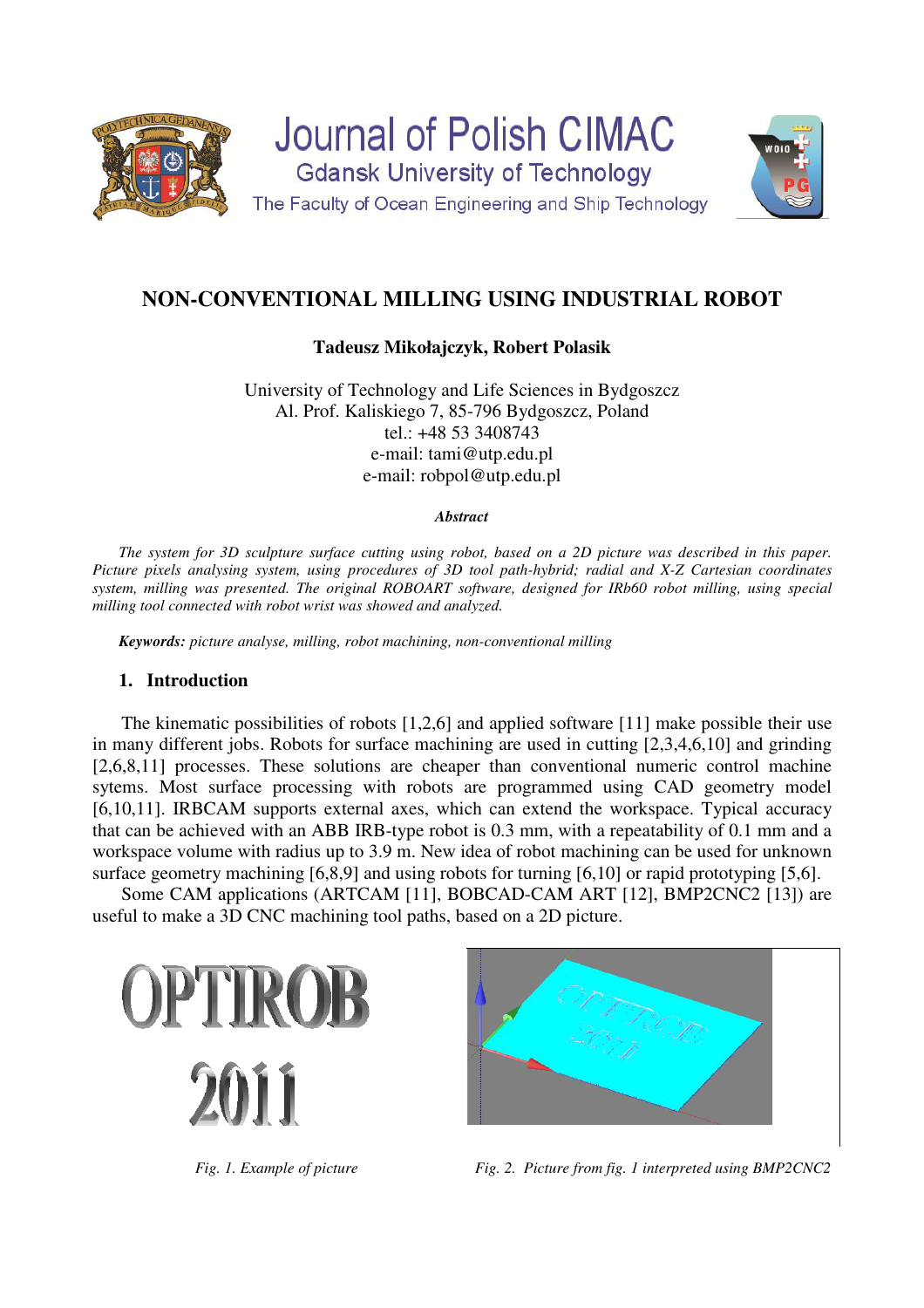Picture's shadow or grayscale is quantified to: adjust Z-axis depth, different tool overlaps, depths and tool radius. Final sizes of X-Y output can be scaled and stored into CNC files that could run with most computer numerical control routers and mills. Example of virtual model 2D image interpretation (fig. 1) is showed on Fig. 2 (made, using BMP2CNC2 DEMO - 12600 G-Code lines, simulate milling time 4 h 40 min).

The new idea of 3D robot machining model, using 2D picture, elaborated in Production Engineering Department, University of Technology and Life Sciences (Bydgoszcz - Poland) is described in this article. Principles of idea and special 3D milling tool path software for IRb60 industrial manipulator are presented and discussed below.

#### **2. IRb 60 robot control system**

In the Department's of Production Engineering technological laboratory works on the use of robots for manufacturing have been conducted for many years [3-10]. For these jobs the IRb60 industrial robot with a modified control system was used. Robot was controlled using computer. In this system the manual control panel was combined with the computer via a special interface with 16 relays, controlled by the LPT [7] (Fig. 3).

Direct use LPT interface due to the number of channels did not provide the control capabilities of all robot's five axis, gripper and speed settings. To exhaust all robot's controll possibilities for increase the number of supported transmitters multiplexer was used. But this limited the possibility of use only one sequence of robot's movements at the selected speed from the palette of available values. This is a serious limitation of the developed system control. At the same time, due to the use of mechanical relays, control ability is limited by steps providing the possibility to obtain highprecision displacement and variable speed control.

Control system for IRb60 allows controlling movements of the robot head in one plane in the X-Z Cartesian coordinates directions x, z (Fig. 4). This possibility comes from the construction of control system ensuring the submission of rotation in two axes to obtain horizontal and vertical movements of the wrist. Lateral movement is performed in a radial coordinate system around the robot rotation axis (Fig.4).



*Fig. 3. IRb60 control system [7] Fig. 4. IRb60 coordination of wrist move*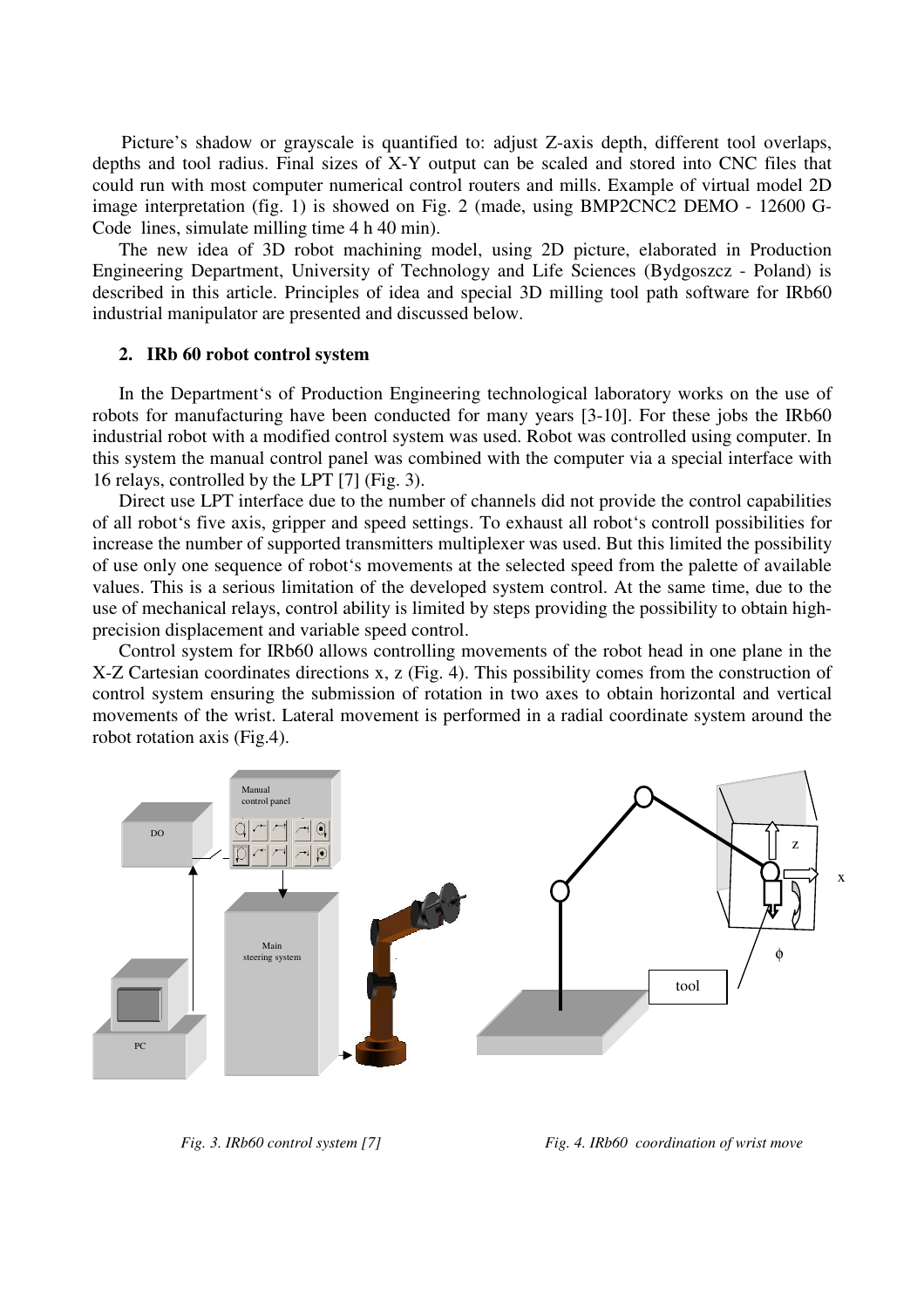### **3. Machining system solution**

For to the IRb60 robot, according with kinematics constraints and the implemented control system, the concept of pixel image analysis and robot control system for surface machining were developed.

### **3.1. Pictures analysis**

The essence of the applied control solutions relief treatment is use of image's scans due to the brightness level of pixels and the proper interpretation of these values on the axis z displacement scale. This enables to a 3D visualization of the analyzed image (Fig. 5). Modernized process was used for surface machining using robot. To avoid unnecessary operations in the radial transformation for the Cartesian system a hybrid Cartesian-radial robot system of image analysis was made (Fig. 6). This simplified the procedure for machining tool tracks correction in accordance with the local gray-level image by the trajectory consistent with the radial robot system.

Developing a machining procedure procured in three steps. In the first step analysis of the image, selection the area of picture for robot milling was made (Fig. 5). The second one determined the trajectory of tool movement in the horizontal plane in accordance with the selected machining area (Fig. 6). This meant the creation of grid tool movements with successively increasing arc radius of the robot head rotation. This data was saved in a G-Code. In the third stage after switching to the machining process the movement of the robot wrist was followed with tool in accordance with the established trajectory. The  $x_i - y_i$  position in radial system was calculated (Fig. 7, Fig.8), which illustrates the visualization of the trajectory of the tool tip. The tool's "vertical" movements depend on the pixels brightness and the scale of the interpretation, adopted by gray shades. In the case of graphic black-and-white image obtained possessed two levels in height.



*Fig. 5. Area of picture analyse Fig. 6. Trajectory of picture pixels analyse*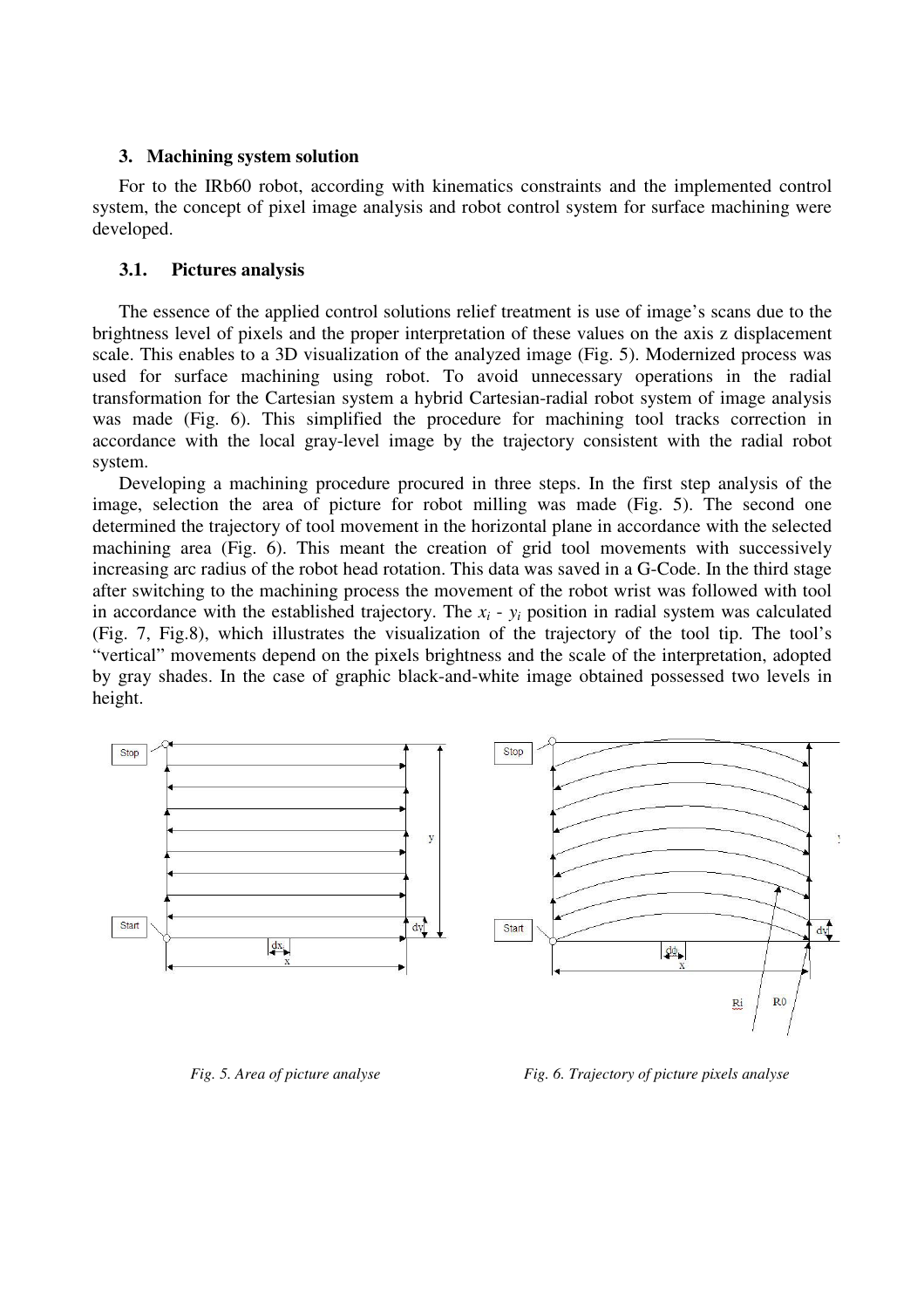

*Fig. 7. Coordination of radial system Fig. 8. Algorithm of radial system calculation* 

# **3.2. Machining control software**

The ROBOART control software (fig. 9) was developed in VB6 environment, according to the approach presented.

| 蜜                                                                                                                                                                                                                                                                                                                                                                                                                                                                                                          | $   $ $  $ $\times$ $ $                                |
|------------------------------------------------------------------------------------------------------------------------------------------------------------------------------------------------------------------------------------------------------------------------------------------------------------------------------------------------------------------------------------------------------------------------------------------------------------------------------------------------------------|--------------------------------------------------------|
| Device Source Save Preview Display Format Radial<br><b>OPTIROB</b><br><b>2011</b>                                                                                                                                                                                                                                                                                                                                                                                                                          |                                                        |
| <b>Control Panel</b><br>Coordinations<br>Machine tool<br><b>KONIEC</b><br>$yend -$<br>Main engine<br>xstart<br>$y$ start $-$<br>- dx<br>$dy -$<br>xend<br>0.25<br>31,052 92,832<br>254,73 178,15<br>$\overline{2}$<br>Start<br>Posuw<br>End<br>×.<br>$X_{+}$<br>LD O<br>Pixel<br>P<br>Cooling<br>Tools count<br>cf<br>cz<br>CX<br><b>On</b><br>1677,72<br>$\bf{0}$<br>$\mathbf 0$<br>10<br>0<br>Stop<br>Y-<br>$Y_{+}$<br>Off<br>Picture<br>C_Show<br>C_Hide<br>CodeClear<br>G-code<br>Z<br>$Z+$<br>Connect | Feed<br>- Tool number<br>D_Tool<br>NC run<br>Load Code |

*Fig. 9. Main form of ROBOART software*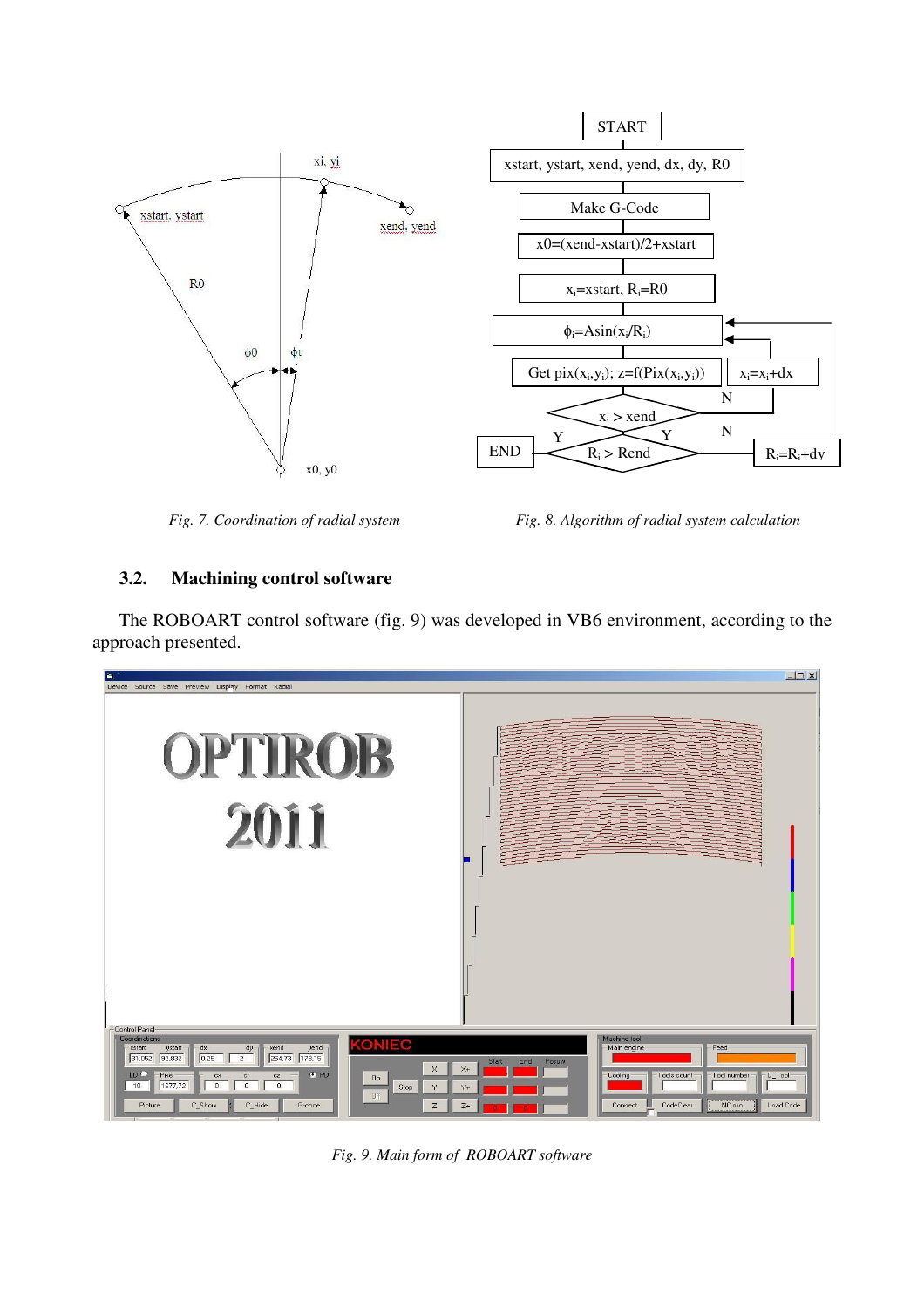The developed program includes a manual control panel for robot's movements. It can be used to bring the tool in machining zone. In addition, the program includes:

- a) USB camera panel,
- b) image analysis panel,
- c) visualization processing panel,
- d) trajectory code tool panel.

Selection of an area of image analysis (indicating the area of processing) is performed by two corner points of the image (corners: lower left and upper right). After entering the distance between the lines of the trajectory G-Code is generated (G-Code button) according to which stage of processing is done with on-line analysis of image pixels, by starting with NC run button. The results of this analysis are transferred to the robot. The trajectory of the robot commands are added to the vertical displacement imaging according to the generated file G-Code (fig. 9). Source images for the processing of the robot may be placed in a file or simultaneously obtained by using a USB camera.

### **4. Conclusions**

Presented in the paper CAM system is a novel application of the working robot. By using the robot kinematics in accordance with the procedure significantly reduced, in compare with number of the BMP2CNC2 code orders. Because of direct control of the IRb60 robot via a PC control code has been reduced to a minimum. The G-Code analysis system is used to control the acquisition of information about the state of pixels in the image and also on-line used to control vertical machining tool movements.

The developed system is in a trial phase. An additional advantage of the system is able to directly obtain an image from a system connected by USB camera. It's important end expected to carry out tests according to the time-consuming processing of automatically generated programs.

### **5. Acknowledgements**

We would like to especially thanks the students of Division of Production Engineering, the Faculty of Mechanical Engineering from University of Technology and Life Sciences (POLAND, Bydgoszcz). They participated in the old generation of IRb60 robot computer system control works and developments. This created the possibility to perform very progressive jobs [3-10].

### **References**

- [1] Chen, Y. H., Hu, Y. N., *Implementation of a robot system for sculptured surface cutting. Part 1. Rough machining*. International Journal Advanced Manufacturing Technology, v. 15, pp. 624-629, 1999.
- [2] Hu, Y. N., Chen, Y. H., *Implementation of a robot system for sculptured surface cutting. Part 2. Finish machining*. International Journal Advanced Manufacturing Technology, v. 15, pp. 630-639, 1999.
- [3] Latoś, H., Mikołajczyk, T.: *Surface shaping with industrial robot*. 1st International Conference "Optimization of the Robots and Manipulators" OPTIROB-2006, Predeal, Romania, University "POLITEHNICA" of Bucharest, Faculty IMST, Department MSP, pp. 265-269, Romania, 2006.
- [4] Latoś, H., Mikołajczyk, T., *Virtual aid design of geometric and kinematics flexible tools*. XII Workshop on Supervising and Diagnostics of Machining Systems. Virtual Manufacturing, pp. 145-152, Karpacz, Poland, 2001.